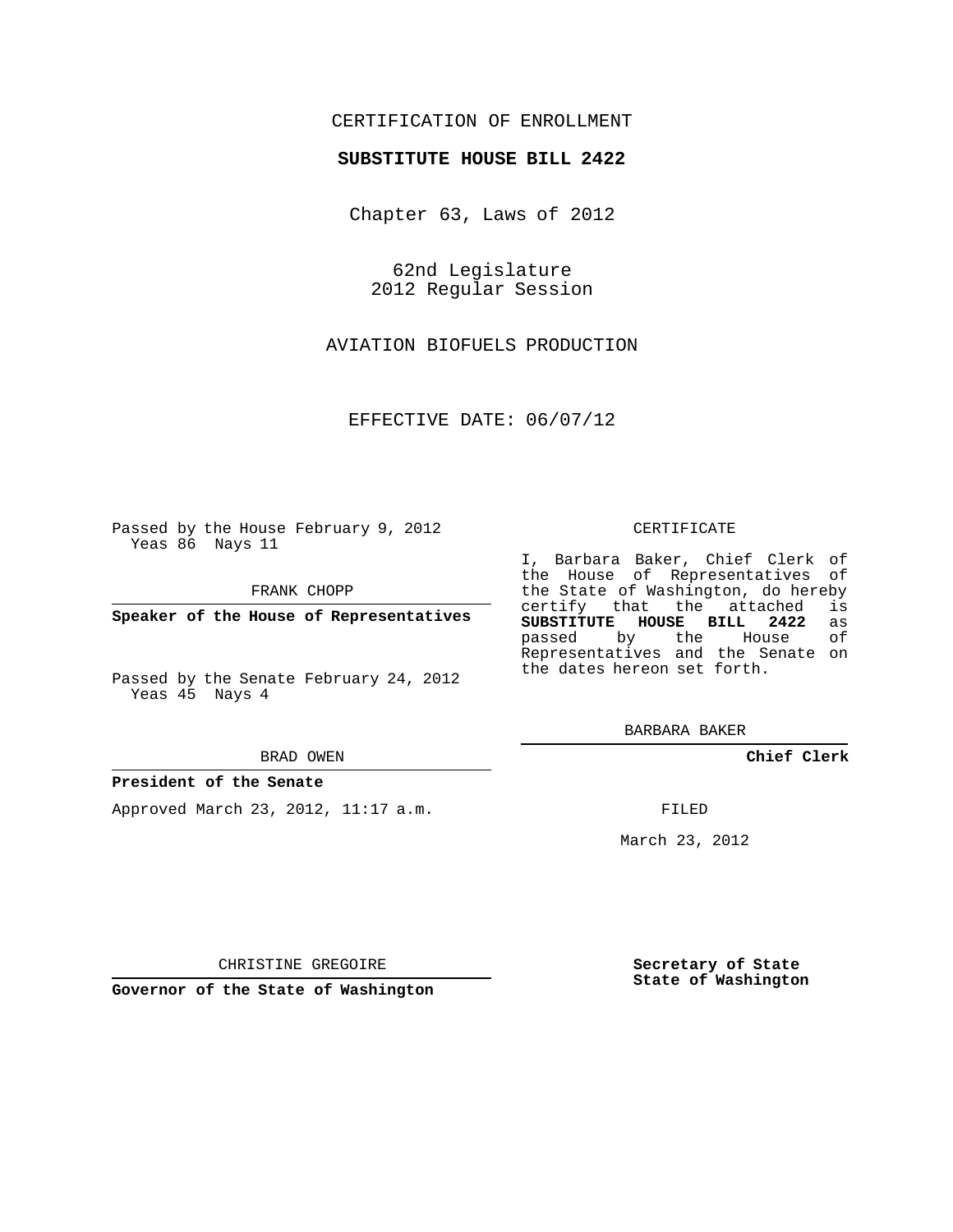# **SUBSTITUTE HOUSE BILL 2422** \_\_\_\_\_\_\_\_\_\_\_\_\_\_\_\_\_\_\_\_\_\_\_\_\_\_\_\_\_\_\_\_\_\_\_\_\_\_\_\_\_\_\_\_\_

\_\_\_\_\_\_\_\_\_\_\_\_\_\_\_\_\_\_\_\_\_\_\_\_\_\_\_\_\_\_\_\_\_\_\_\_\_\_\_\_\_\_\_\_\_

Passed Legislature - 2012 Regular Session

## **State of Washington 62nd Legislature 2012 Regular Session**

**By** House Technology, Energy & Communications (originally sponsored by Representatives Billig, Haler, Stanford, McCoy, Maxwell, Eddy, Nealey, Crouse, Probst, Liias, Parker, Van De Wege, Upthegrove, Ormsby, Kenney, Morris, and Moscoso)

READ FIRST TIME 01/27/12.

 AN ACT Relating to aviation biofuels production; reenacting and amending RCW 43.157.010; adding a new section to chapter 43.180 RCW; adding a new section to chapter 43.333 RCW; creating a new section; and providing an expiration date.

BE IT ENACTED BY THE LEGISLATURE OF THE STATE OF WASHINGTON:

 NEW SECTION. **Sec. 1.** The legislature finds that Washington is becoming a leader in the development and commercialization of aviation biofuels due to its strong tradition of market innovation, a concentrated demand for sustainable aviation fuels, leading expertise and research capacity, an established aviation manufacturing sector, and the availability of a diverse range of feedstocks for the production of biofuels. The legislature also finds that the development of aviation biofuels has the potential to reduce dependence on foreign sources of fossil fuels, reduce greenhouse gas emissions, and promote economic development and jobs in Washington. The legislature intends to support the development of commercial-scale aviation biofuels production facilities in Washington by facilitating and streamlining the permitting process for new facilities and the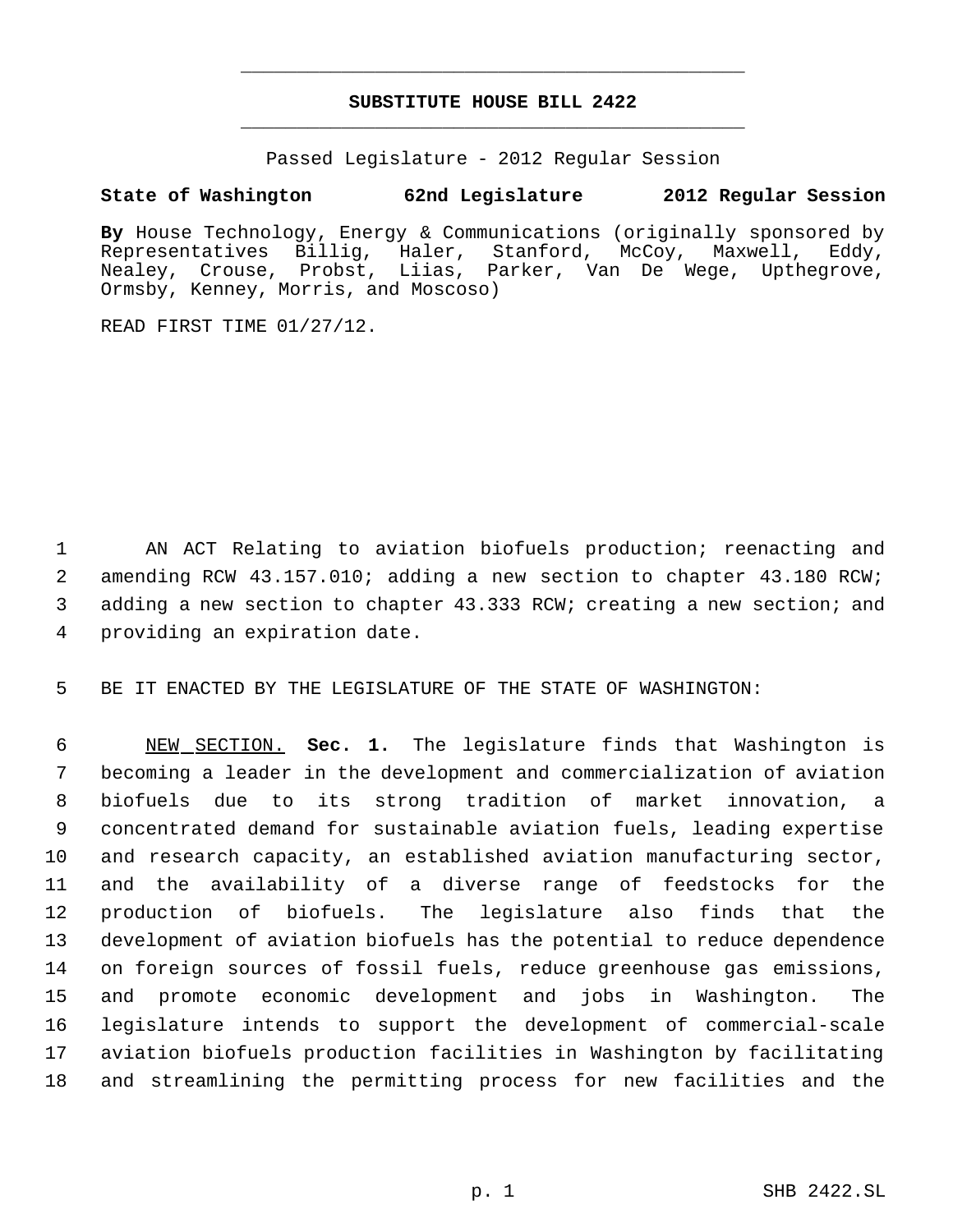expansion of existing facilities and by providing access to low-cost financing through the issuance of revenue bonds.

 The legislature finds that the 2012 Washington state energy strategy calls for a targeted, strategic policy focus on sustainable aviation biofuels to encourage the realization of Washington's potential. The legislature also finds that a regional stakeholder effort to explore the opportunities and challenges surrounding the production of sustainable aviation fuels, known as sustainable aviation biofuels northwest, urged policymakers in the Northwest to develop supportive public policies that will jump start the industry, attract investment, and accelerate industry growth. In order to provide focus and develop policy recommendations to support the sustainable aviation biofuels sector in Washington, the legislature intends to establish a sustainable aviation biofuels work group. Additionally, the legislature intends Innovate Washington, designated in 2011 as the lead agency for coordinating clean energy-related initiatives targeted at growing the clean energy sector, to convene the appropriate stakeholders and facilitate the opportunity for the state to realize the full economic growth impact to the state's economy.

 **Sec. 2.** RCW 43.157.010 and 2009 c 565 s 34 and 2009 c 421 s 2 are each reenacted and amended to read as follows:

22 ((For - purposes - of)) The definitions in this section apply throughout this chapter and RCW 28A.525.166, 28B.76.210, 28C.18.080, 43.21A.350, and 90.58.100, unless the context requires otherwise:

25 (1)(a) ( $(A)$ ) "Project of statewide significance ( $(\pm s)$ ) " means:

 (i) A border crossing project that involves both private and public investments carried out in conjunction with adjacent states or provinces;

 (ii) A development project that will provide a net environmental benefit;

 (iii) A development project in furtherance of the commercialization 32 of innovations;  $((\theta \cdot \hat{r}))$ 

 (iv) A private industrial development with private capital 34 investment in manufacturing or research and development; or

(v) An aviation biofuels production facility.

 (b) To qualify for designation under RCW 43.157.030 as a project of statewide significance: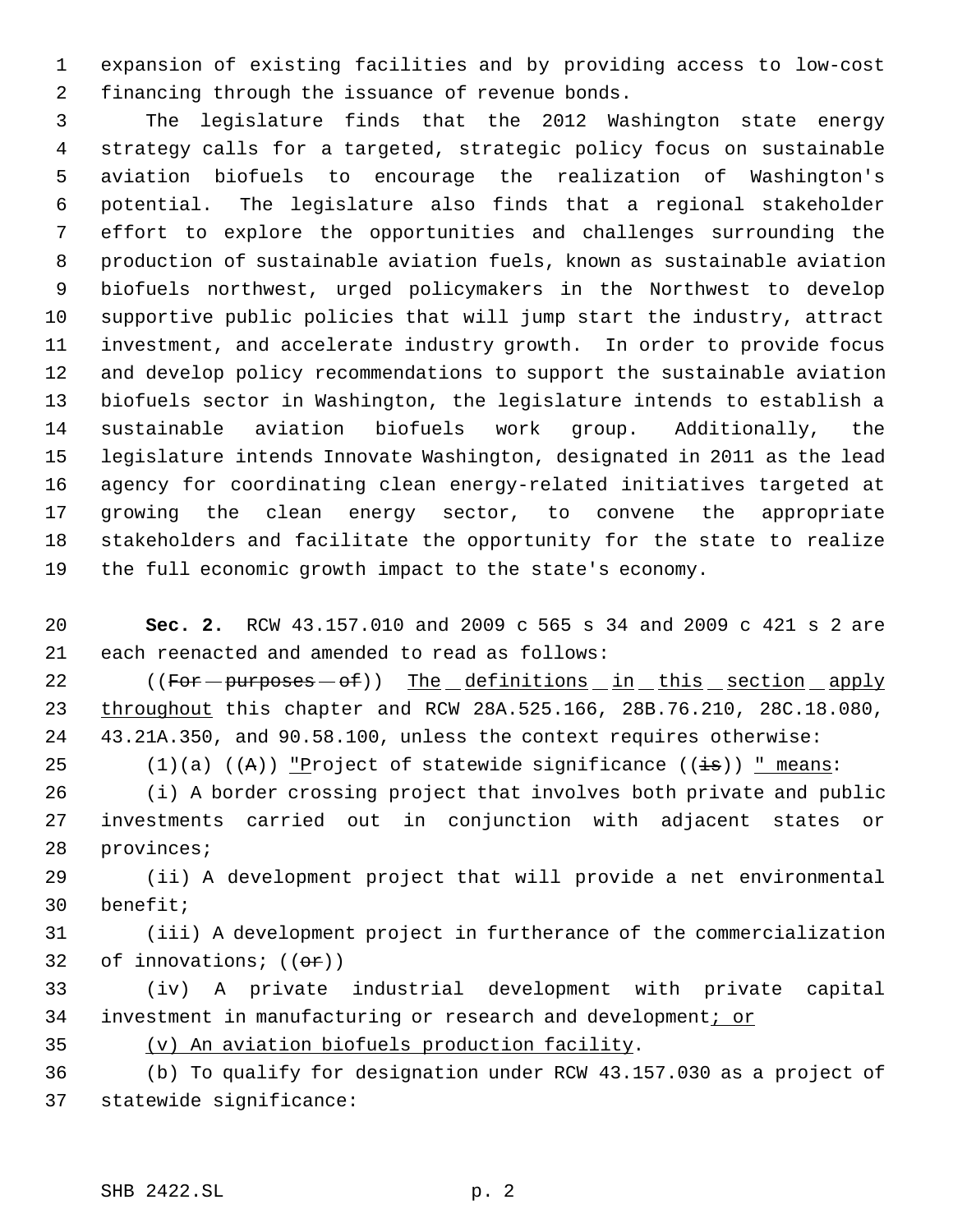(i) The project must be completed after January 1, 2009;

 (ii) The applicant must submit an application to the department for designation as a project of statewide significance to the department of commerce; and

 (iii) Except for an aviation biofuels production facility, the project must have:

 (A) In counties with a population less than or equal to twenty 8 thousand, a capital investment of five million dollars;

 (B) In counties with a population greater than twenty thousand but no more than fifty thousand, a capital investment of ten million dollars;

 (C) In counties with a population greater than fifty thousand but no more than one hundred thousand, a capital investment of fifteen million dollars;

 (D) In counties with a population greater than one hundred thousand but no more than two hundred thousand, a capital investment of twenty million dollars;

 (E) In counties with a population greater than two hundred thousand but no more than four hundred thousand, a capital investment of thirty million dollars;

 (F) In counties with a population greater than four hundred thousand but no more than one million, a capital investment of forty million dollars;

 (G) In counties with a population greater than one million, a capital investment of fifty million dollars;

 (H) In rural counties as defined by RCW 82.14.370, projected full- time employment positions after completion of construction of fifty or greater;

 (I) In counties other than rural counties as defined by RCW 82.14.370, projected full-time employment positions after completion of construction of one hundred or greater; or

 (J) Been qualified by the director of the department as a project of statewide significance either because:

 (I) The economic circumstances of the county merit the additional assistance such designation will bring;

 (II) The impact on a region due to the size and complexity of the project merits such designation;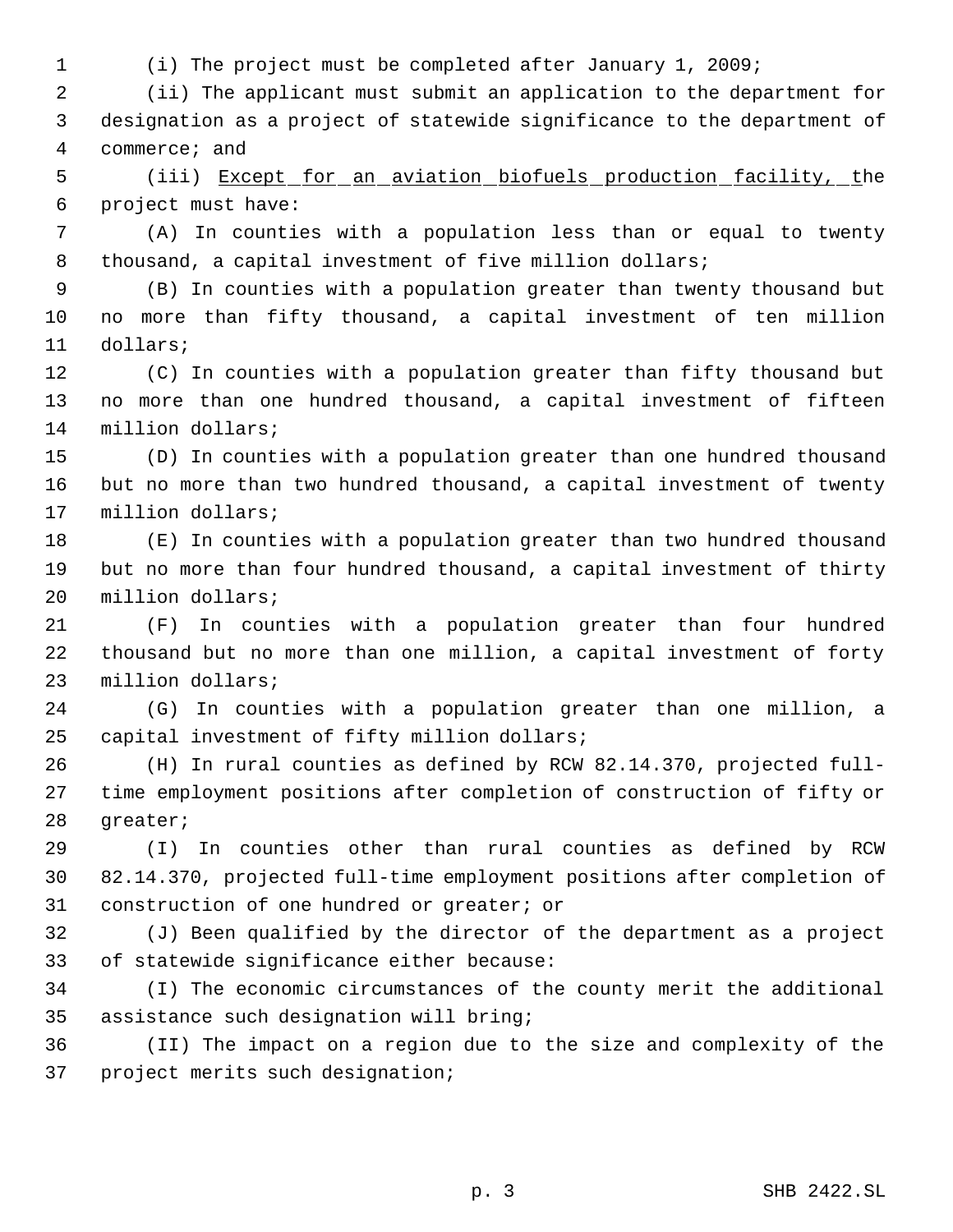(III) The project resulted from or is in furtherance of innovation activities at a public research institution in the state or is in or resulted from innovation activities within an innovation partnership zone; or

 (IV) The project will provide a net environmental benefit as evidenced by plans for design and construction under green building standards or for the creation of renewable energy technology or components or under other environmental criteria established by the director in consultation with the director of the department of ecology.

 A project may be qualified under this subsection (1)(b)(iii)(J) only after consultation on the availability of staff resources of the office of regulatory assistance.

14 (2) "Department" means the department of ((community, trade, and 15 economic development) ) commerce.

 (3) "Manufacturing" shall have the meaning assigned it in RCW 82.62.010.

 (4) "Research and development" shall have the meaning assigned it in RCW 82.62.010.

 (5) "Applicant" means a person applying to the department for designation of a development project as a project of statewide significance.

23 (6) "Aviation biofuels production facility" means a facility 24 primarily for the processing of nonfossil biogenic feedstocks to 25 produce aviation fuels that meet the fuel quality technical standards 26 of the American society for testing materials for aviation fuels and coproducts.

 NEW SECTION. **Sec. 3.** A new section is added to chapter 43.180 RCW, to be codified prior to the subchapter that begins with RCW 43.180.300, to read as follows:

(1) The commission may:

 (a) Issue bonds for the purpose of financing all or part of the project costs of facilities that are primarily for the production, processing, or handling of aviation biofuels or for the production, processing, or handling of nonfossil biogenic feedstocks to be used in the production of aviation biofuels;

(b) Make or purchase loans for financing of these facilities; or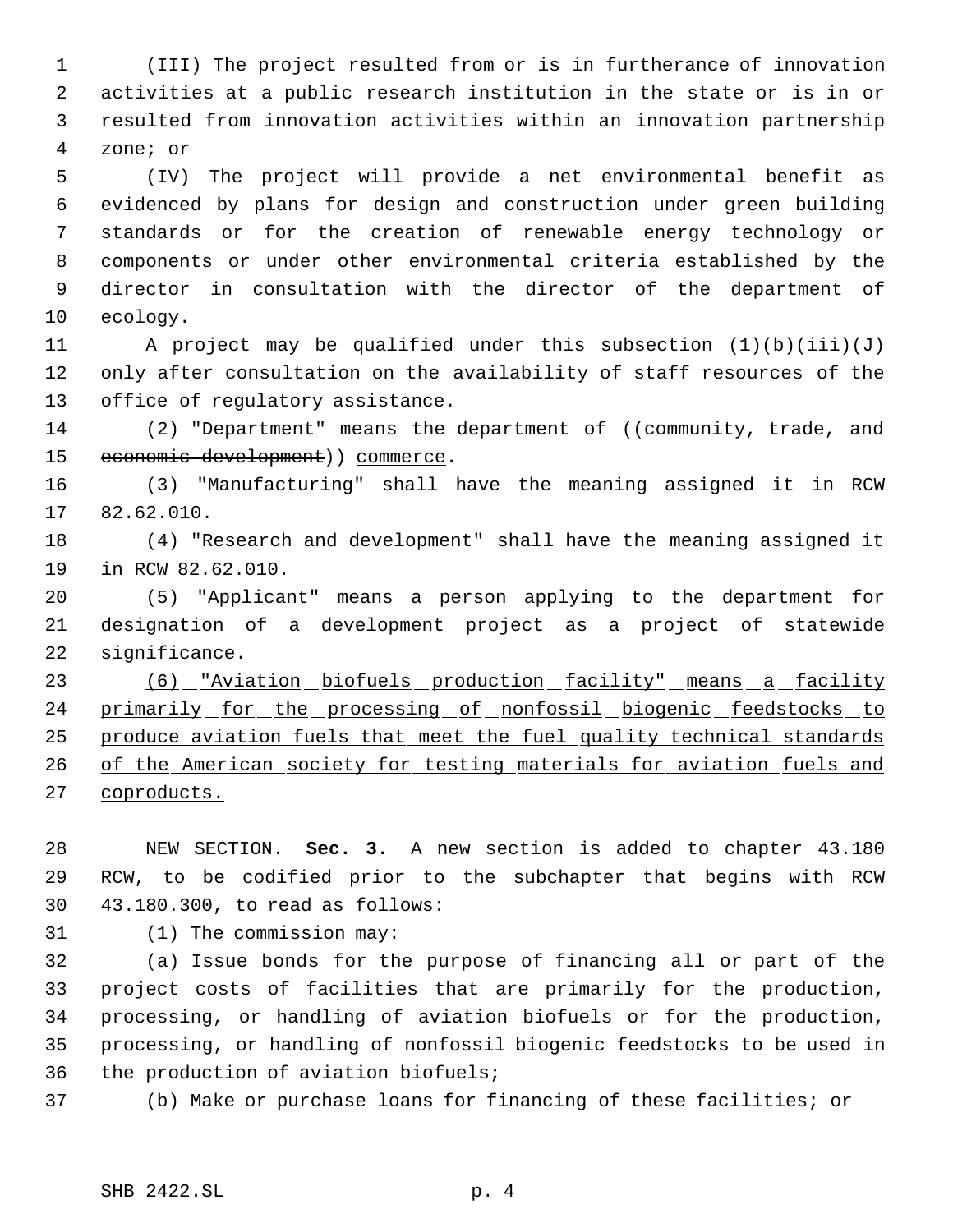(c) Enter into financing documents relating to the repayment of those loans or the provision of, or security for, debt service on the bonds.

 (2) In connection with the financing of project costs of facilities that are primarily for the production, processing, or handling of aviation biofuels, the commission may exercise the other powers granted the commission under this chapter, including the requirements under RCW 43.180.170 and 43.180.180.

(3) For the purposes of this section:

 (a) "Aviation biofuels" means fuels for aviation from nonfossil biogenic feedstocks that meet the fuel quality technical standards of the American society for testing materials for aviation fuels and coproducts.

 (b) "Facilities" means land, rights in land, buildings, structures, equipment, landscaping, utilities, approaches, roadways and parking, handling and storage areas, and similar ancillary facilities.

 (c) "Financing document" means a lease, sublease, installment sale agreement, conditional sale agreement, loan agreement, mortgage, deed of trust guaranty agreement, or other agreement for the purpose of providing funds to pay or secure debt service on bonds.

(d) "Project costs" means costs of:

 (i) Acquisition, construction, and improvement of any facilities included in a facility;

 (ii) Architectural, engineering, consulting, accounting, and legal costs related directly to the development, financing, and construction of a facility, including costs of studies assessing the feasibility of a facility;

 (iii) Finance costs, including discounts, if any, the costs of issuing bonds, and costs incurred in carrying out any trust agreement;

 (iv) Interest during construction and during the six months after estimated completion of construction, and capitalized debt service or 32 repair and replacement or other appropriate reserves;

 (v) The refunding of any outstanding obligations incurred for any of the costs outlined in this subsection; and

 (vi) Other costs incidental to any of the costs listed in this section.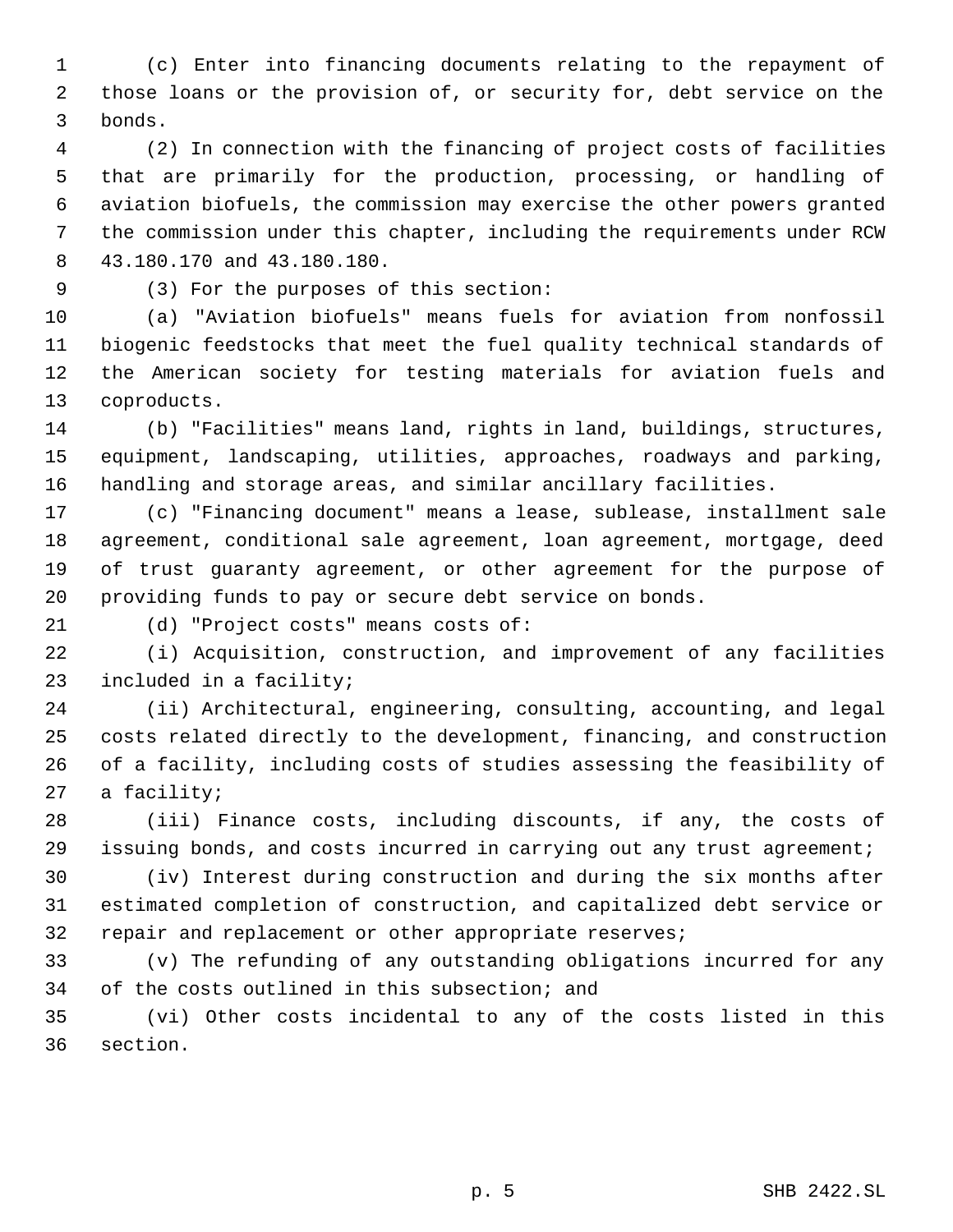NEW SECTION. **Sec. 4.** A new section is added to chapter 43.333 RCW to read as follows:

 (1) Innovate Washington shall convene a sustainable aviation biofuels work group.

(2) The purpose of the work group is to:

 (a) Further the development of sustainable aviation fuel as a productive industry in Washington, using as a foundation the regional assessment prepared by the collaborative known as the sustainable aviation fuels northwest;

 (b) Facilitate communication and coordination among aviation biofuels stakeholders;

 (c) Provide a forum for discussion and problem-solving regarding potential and current barriers related to technology development, production, distribution, supply chain development, and commercialization of aviation biofuels; and

 (d) Provide recommendations to the legislature on potential legislation that will facilitate the technology development, production, distribution, and commercialization of aviation biofuels.

 (3) Innovate Washington, in consultation with the legislative members, shall designate work group members that represent sectors involved in sustainable aviation biofuels research, development, production, and utilization. The work group shall include but not be limited to representatives from the following:

24 (a) The Washington state senate;

(b) The Washington state house of representatives;

(c) An agriculture advocacy organization;

(d) An airline operator;

(e) An airplane manufacturer;

 (f) An airport operator located in western Washington and an airport operator located in eastern Washington;

- (g) Biofuels feedstock producers;
- (h) Two biofuels producers;
- (i) The department of agriculture;
- (j) The department of commerce;
- (k) The department of natural resources;
- (l) A sustainable energy advocacy organization;
- (m) The United States department of defense;
- (n) The University of Washington;